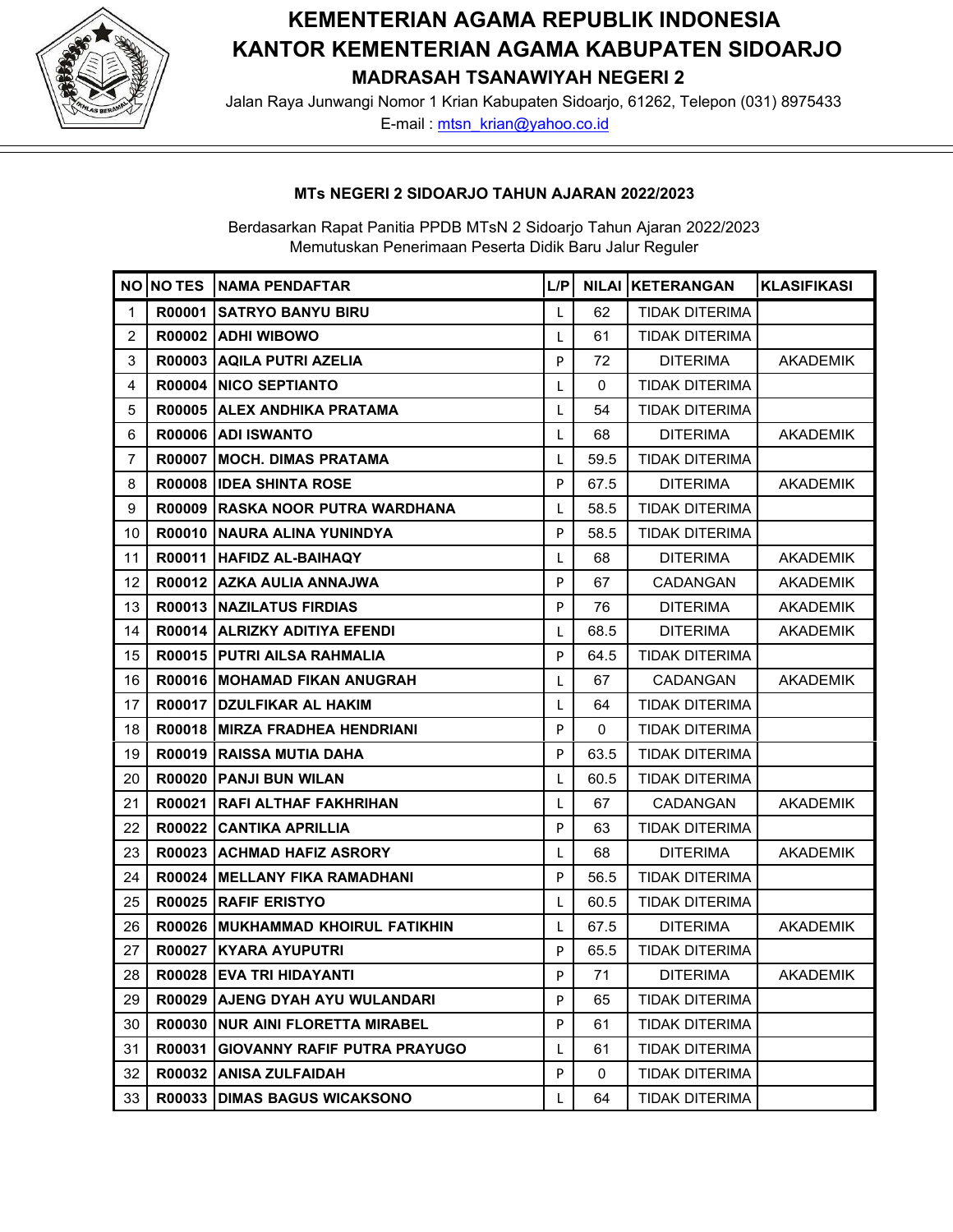|    |               | <b>NO INO TES INAMA PENDAFTAR</b>         | L/P          |          | <b>NILAI KETERANGAN</b> | <b>KLASIFIKASI</b> |
|----|---------------|-------------------------------------------|--------------|----------|-------------------------|--------------------|
| 34 | R00034        | <b>GILANG ANDREANSYAH</b>                 | L            | 50       | TIDAK DITERIMA          |                    |
| 35 |               | R00035 NAILA SALSABILA RAMADHANI          | P            | 68       | <b>DITERIMA</b>         | <b>AKADEMIK</b>    |
| 36 |               | R00036 MUHAMMAD ANDRA RAMADHAN            | L            | 68.5     | <b>DITERIMA</b>         | <b>AKADEMIK</b>    |
| 37 |               | <b>R00037 ITHEDA ANANTA DWI PUTRA</b>     | L            | 58.5     | TIDAK DITERIMA          |                    |
| 38 |               | R00038 DIKA PUTRA ZUFAR RIFA'AT           | L            | 66.5     | <b>CADANGAN</b>         | <b>AKADEMIK</b>    |
| 39 |               | R00039 YOGA DWI DIRGANTARA                | L            | 0        | <b>TIDAK DITERIMA</b>   |                    |
| 40 |               | R00040   M. REVAN PUTRA PRATAMA           | L            | 60       | <b>TIDAK DITERIMA</b>   |                    |
| 41 |               | R00041 ELVANO RUSADI                      | L            | 70       | <b>DITERIMA</b>         | <b>AKADEMIK</b>    |
| 42 |               | R00042 ACHMAD ADZANI PRASETYO             | L            | 58       | <b>TIDAK DITERIMA</b>   |                    |
| 43 |               | R00043 SABRINA CINDY KURNIAWAN            | P            | $\Omega$ | <b>TIDAK DITERIMA</b>   |                    |
| 44 |               | R00044 GRYSELDA ARVANDITHA KUSTIONO       | P            | 73       | <b>DITERIMA</b>         | <b>AKADEMIK</b>    |
| 45 |               | <b>R00045 EVANO CHRISTIAN SUBIYANTORO</b> | L            | 67.5     | <b>DITERIMA</b>         | <b>AKADEMIK</b>    |
| 46 |               | R00046   MUHAMMAD YUSUF ALFAN             | L            | 67.5     | <b>DITERIMA</b>         | <b>AKADEMIK</b>    |
| 47 |               | R00047 CAHAYA ADINDA LESTARI              | P            | 54       | <b>TIDAK DITERIMA</b>   |                    |
| 48 |               | R00048 MUHAMMAD IRFAN HADRIAN             | L            | 71.5     | <b>DITERIMA</b>         | <b>AKADEMIK</b>    |
| 49 |               | R00049 JULIA KIRANA                       | P            | 65.5     | <b>TIDAK DITERIMA</b>   |                    |
| 50 |               | R00050   MUHAMMAD TITOK AL WAHABI         | L            | 71       | <b>DITERIMA</b>         | <b>AKADEMIK</b>    |
| 51 |               | R00051 RASYA SHADIQUL AMIN                | L            | 58       | <b>TIDAK DITERIMA</b>   |                    |
| 52 |               | R00052 DAVIN ALMASAH ZAKARIA              | L            | $\Omega$ | <b>TIDAK DITERIMA</b>   |                    |
| 53 |               | R00053 RAFA PUTRA AMINULLAH               | L            | 69       | <b>DITERIMA</b>         | <b>AKADEMIK</b>    |
| 54 |               | R00054 ALGHAFARI RASSYA NOIS              | L            | 57.5     | <b>TIDAK DITERIMA</b>   |                    |
| 55 |               | R00055 ALAN ANUGRAH PRAMADANI             | L            | 69       | <b>DITERIMA</b>         | <b>AKADEMIK</b>    |
| 56 |               | R00056 RAKHA CHESTA ARDIONA               | L            | 53.5     | <b>TIDAK DITERIMA</b>   |                    |
| 57 |               | R00057 RAKHA CHESTA ARDHIONA              | L            | $\Omega$ | <b>TIDAK DITERIMA</b>   |                    |
| 58 |               | R00058 JASMINE FIRDAUSY UTAMI             | P            | 69.5     | <b>DITERIMA</b>         | <b>AKADEMIK</b>    |
| 59 |               | R00059 ERIZA FITRI ALYA WISNUNA           | P            | 60       | <b>TIDAK DITERIMA</b>   |                    |
| 60 |               | R00060 FABIAN ENDJUN SYABIEL PRASETYO     | L            | 62.5     | <b>TIDAK DITERIMA</b>   |                    |
| 61 |               | R00061   AKHDAN HADRIAN KASTARA           | L            | 68       | <b>DITERIMA</b>         | <b>AKADEMIK</b>    |
| 62 |               | R00062   NUR AINI FADILATUSOLICHA         | P            | 59       | <b>TIDAK DITERIMA</b>   |                    |
| 63 |               | R00063 SANDRA FAREL ARDYANSYAH            | L            | 64       | <b>TIDAK DITERIMA</b>   |                    |
| 64 | R00064        | <b>IMOCH.ANDREA ARSHAVIN</b>              | $\mathbf{I}$ | 68       | <b>DITERIMA</b>         | <b>AKADEMIK</b>    |
| 65 |               | R00065 MOCH MISBACH HARDIANSYAH           | L            | 67.5     | <b>DITERIMA</b>         | <b>AKADEMIK</b>    |
| 66 |               | R00066   IRSYAD MAULANA DERBY             | L            | 69       | <b>DITERIMA</b>         | <b>AKADEMIK</b>    |
| 67 | R00067        | <b>IMEYQUINZA NADESTINA FAJRIN</b>        | P            | 67.5     | <b>DITERIMA</b>         | <b>AKADEMIK</b>    |
| 68 |               | R00068   TRI NABILA NOVITA SARI           | P            | 57       | <b>TIDAK DITERIMA</b>   |                    |
| 69 | <b>R00069</b> | <b>ANUGERAH CINTA RATNA ROSYADI</b>       | P            | 60.5     | <b>TIDAK DITERIMA</b>   |                    |
| 70 | <b>R00070</b> | <b>GRISELDA EVANIA PUTRI GIANTORO</b>     | P            | 70       | <b>DITERIMA</b>         | <b>AKADEMIK</b>    |
| 71 | R00071        | <b>RAFA ANDIKA</b>                        |              | 60.5     | TIDAK DITERIMA          |                    |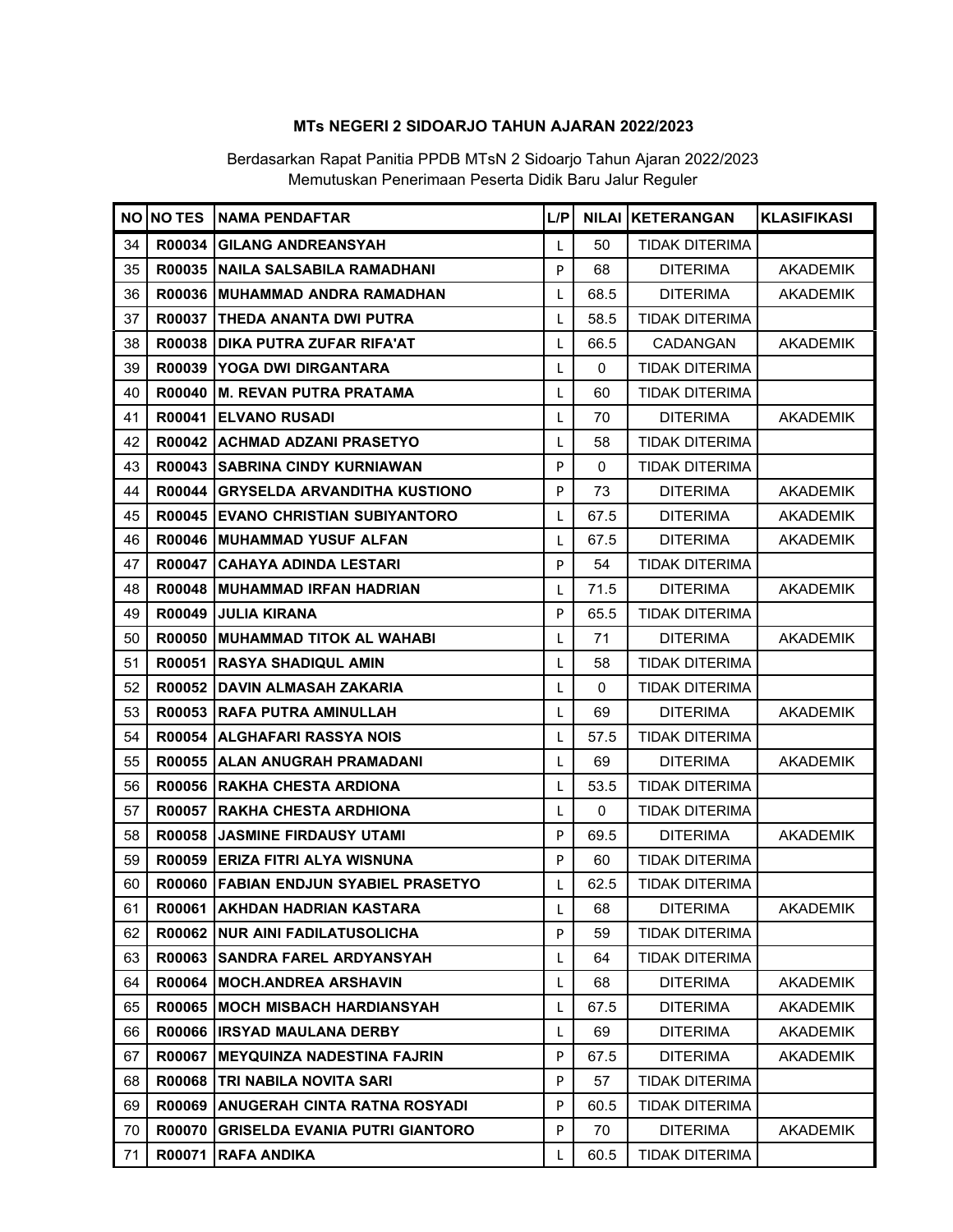|     |               | NO NO TES NAMA PENDAFTAR               | L/PI |             | <b>NILAI KETERANGAN</b> | <b>KLASIFIKASI</b> |
|-----|---------------|----------------------------------------|------|-------------|-------------------------|--------------------|
| 72  |               | R00072 ALVIN HERDIANTO                 | L    | 63.5        | TIDAK DITERIMA          |                    |
| 73  |               | R00073 IMOCHAMMAD IQBAL NUR ROHMAN     | L    | 70.5        | <b>DITERIMA</b>         | <b>AKADEMIK</b>    |
| 74  |               | R00074 BRILLIAN GHANI BHAMAKERTY       | L    | 63.5        | <b>TIDAK DITERIMA</b>   |                    |
| 75  |               | R00075   RIFKY WAHYU ARDANA            | L    | 59.5        | <b>TIDAK DITERIMA</b>   |                    |
| 76  |               | R00076 RIDHA KUSUMA AJI                | L    | 65.5        | <b>TIDAK DITERIMA</b>   |                    |
| 77  |               | R00077   ANGGUN AULIA RAHMAWATI        | P    | 64.5        | TIDAK DITERIMA          |                    |
| 78  |               | R00078   KIZASHI FARKHAT SANTOSO       | L    | 68          | <b>DITERIMA</b>         | AKADEMIK           |
| 79  |               | R00079 NIKEN PUTRI MAULINA             | L    | 56.5        | <b>TIDAK DITERIMA</b>   |                    |
| 80  |               | R00080 DENIS CANDRA SAPUTRA            | L    | 73.5        | <b>DITERIMA</b>         | <b>AKADEMIK</b>    |
| 81  |               | R00081 FAIZAH ZUROIYAH                 | P    | 74          | <b>DITERIMA</b>         | <b>AKADEMIK</b>    |
| 82  |               | R00082 AMRIZAL MAULANA                 | L    | $\mathbf 0$ | <b>TIDAK DITERIMA</b>   |                    |
| 83  |               | R00083 MUHAMMAD FAJAR HARSUADA         | L    | 77          | <b>DITERIMA</b>         | <b>AKADEMIK</b>    |
| 84  |               | R00084   MOCHAMAD ARWIN PANDU AJI      | L    | 64          | <b>TIDAK DITERIMA</b>   |                    |
| 85  |               | R00085 DIRLY AHMAD ERICK PRATAMA       | L    | 65          | <b>TIDAK DITERIMA</b>   |                    |
| 86  |               | R00086 RASYA AHMAD NUR SYAIFUDDIN      | L    | 65.5        | <b>TIDAK DITERIMA</b>   |                    |
| 87  |               | R00087 JEHAN ANUGRAH DWI PRATAMA       | L    | 55          | <b>TIDAK DITERIMA</b>   |                    |
| 88  |               | R00088 IINDRA ARDIANSYAH ROMADHONA     | L    | 55          | <b>TIDAK DITERIMA</b>   |                    |
| 89  |               | R00089 NAUFAL NUR RASYID               | L    | 66.5        | CADANGAN                | <b>AKADEMIK</b>    |
| 90  |               | R00090   MUHAMMAD ARIIQ KURNIAWAN      | L    | 60.5        | <b>TIDAK DITERIMA</b>   |                    |
| 91  |               | R00091 MARSYAFIN AULIA SABRINA         | P    | 63.5        | <b>TIDAK DITERIMA</b>   |                    |
| 92  |               | R00092   MUHAMMAD UBAIDILLAH ROMADHONI | L    | 71          | <b>DITERIMA</b>         | <b>AKADEMIK</b>    |
| 93  |               | <b>R00093 ANWAN NUR SULTHON</b>        | L    | $\mathbf 0$ | <b>TIDAK DITERIMA</b>   |                    |
| 94  |               | R00094 ANGGI DWI NUR AINI              | P    | 62          | <b>TIDAK DITERIMA</b>   |                    |
| 95  |               | R00095 FAIZAL MAULANA AZHARI           | L    | 67.5        | <b>DITERIMA</b>         | <b>AKADEMIK</b>    |
| 96  |               | R00096 MUHAMMAD DAFFA KHOIRUL ABDILLAH | L    | 72          | <b>DITERIMA</b>         | AKADEMIK           |
| 97  |               | R00097 FATHAN WAHYU PRADANA            | L    | 55          | <b>TIDAK DITERIMA</b>   |                    |
| 98  |               | R00098 BILQIS FITRIANI BURHANUDDIN     | P    | 71          | <b>DITERIMA</b>         | <b>TAHFIDZ</b>     |
| 99  |               | R00099   MUHAMMAD ISHIGAWA RYOU        | L    | 69          | <b>DITERIMA</b>         | AKADEMIK           |
| 100 |               | R00100 RAFFASYAH MAULANA ADZURDAN      | L    | 55          | <b>TIDAK DITERIMA</b>   |                    |
| 101 |               | R00101 GALANG YUDHOYONO PUTRA HERVINO  | L    | 61          | <b>TIDAK DITERIMA</b>   |                    |
| 102 |               | R00102 KURNIAWAN HARDIANSYAH PUTRA     | L    | 70          | <b>DITERIMA</b>         | <b>AKADEMIK</b>    |
| 103 |               | R00103 RAKAI MAHESA DAMAR              | L    | 70          | <b>DITERIMA</b>         | <b>AKADEMIK</b>    |
| 104 |               | R00104 NAJMAH NABILAH MAHBUBAH         | P    | 64          | <b>TIDAK DITERIMA</b>   |                    |
| 105 |               | R00105 DINDA RATIH ARUM SARI           | P    | 0           | <b>TIDAK DITERIMA</b>   |                    |
| 106 |               | R00106 NAYLA PUTRI MAULIDIYAH          | P    | 68.5        | <b>DITERIMA</b>         | <b>AKADEMIK</b>    |
| 107 |               | R00107 MUHAMMAD UBAY AL - FAREZY       | L    | 66.5        | CADANGAN                | <b>AKADEMIK</b>    |
| 108 | <b>R00108</b> | IMUHAMMAD ADJI PANGESTU TINNO PUTRA    | L    | 65          | <b>TIDAK DITERIMA</b>   |                    |
| 109 | R00109        | BELVANA ASHADEWI ARNELITA LATIEF       | P    | 69          | <b>DITERIMA</b>         | <b>AKADEMIK</b>    |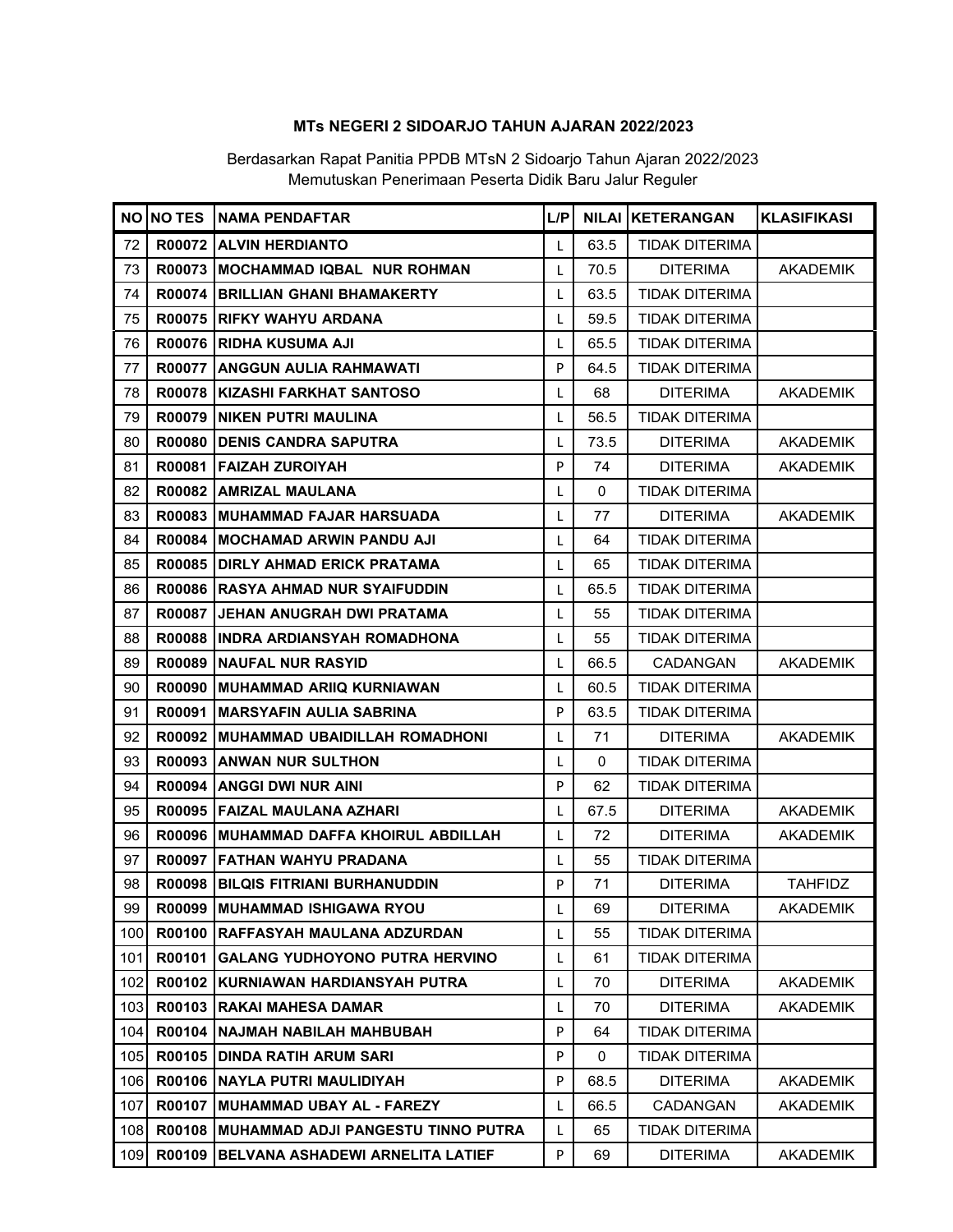|     |        | NO NO TES NAMA PENDAFTAR                 | L/P |             | <b>NILAI KETERANGAN</b> | <b>KLASIFIKASI</b> |
|-----|--------|------------------------------------------|-----|-------------|-------------------------|--------------------|
| 110 |        | R00110 RAZENDRA FAIZ ADIWANGSA           | L   | 67.5        | <b>DITERIMA</b>         | <b>AKADEMIK</b>    |
| 111 |        | <b>R00111 THARIQ NICO ZAPUTRA</b>        | L   | 55          | <b>TIDAK DITERIMA</b>   |                    |
| 112 |        | R00112 DASTIN DWI FEBRIANTO              | L   | 0           | <b>TIDAK DITERIMA</b>   |                    |
| 113 |        | R00113 NABILA SILVANIA                   | P   | 70          | <b>DITERIMA</b>         | <b>AKADEMIK</b>    |
| 114 |        | R00114   MOCH. FRANDY WAHYU SAPUTRA      | L   | $\mathbf 0$ | <b>TIDAK DITERIMA</b>   |                    |
| 115 |        | R00115   MOCH. FADIL ALIF KURNIAWAN      | L   | 68.5        | <b>DITERIMA</b>         | <b>AKADEMIK</b>    |
| 116 |        | R00116 NUR AYU WULANDARI                 | P   | 73          | <b>DITERIMA</b>         | <b>AKADEMIK</b>    |
| 117 |        | R00117 M. RADITH ARSYA ALDYANSYAH        | L   | 67.5        | <b>DITERIMA</b>         | <b>AKADEMIK</b>    |
| 118 |        | R00118   MOCH. NARARYA YUDISTIRA SAPUTRA | L   | 67.5        | <b>DITERIMA</b>         | <b>AKADEMIK</b>    |
| 119 |        | R00119  IMAM RIZQY SYAIFULLOH            | L   | 71.5        | <b>DITERIMA</b>         | AKADEMIK           |
| 120 |        | R00120 DEVI FEBRIYANTI                   | P   | 64          | <b>TIDAK DITERIMA</b>   |                    |
| 121 |        | R00121   FAJRIN KHARISMA AZ-ZAHRA        | P   | 69          | <b>DITERIMA</b>         | <b>TAHFIDZ</b>     |
| 122 |        | R00122 ADINDA MERCYA DWI ANGELINA        | P   | 65.5        | <b>TIDAK DITERIMA</b>   |                    |
| 123 |        | R00123 AFRIZAL HIKMALILLAH AGSAM         | L   | 47          | <b>TIDAK DITERIMA</b>   |                    |
| 124 |        | R00124 RAFA SURYA SAPUTRA                | L   | 59          | TIDAK DITERIMA          |                    |
| 125 |        | R00125 AL'DILA PUTRI AYANI               | P   | 66.5        | CADANGAN                | <b>AKADEMIK</b>    |
| 126 |        | R00126 ALVIN PUTRA AIRLANGGA             | L   | 66.5        | CADANGAN                | <b>AKADEMIK</b>    |
| 127 |        | R00127   FAVIAN WAFRI AFFANDI            | L   | 66.5        | CADANGAN                | <b>AKADEMIK</b>    |
| 128 |        | R00128 ERLANGGA PUTRA PRATAMA            | L   | 67.5        | <b>DITERIMA</b>         | <b>AKADEMIK</b>    |
| 129 |        | R00129   AZIVA NAURANA HERMAPUTRI        | P   | 74          | <b>DITERIMA</b>         | <b>AKADEMIK</b>    |
| 130 |        | R00130   NUGRAHENI NUR INDRAWATI         | P   | 69.5        | <b>DITERIMA</b>         | <b>AKADEMIK</b>    |
| 131 |        | R00131 ALFAIRUS WICAKSONO                | L   | 61.5        | <b>TIDAK DITERIMA</b>   |                    |
| 132 |        | R00132 AISYAH FARAH AMELIA               | P   | 63          | TIDAK DITERIMA          |                    |
| 133 |        | R00133 MUHAMMAD AZRIEL HABIB FIRMANSYAH  | L   | 66          | CADANGAN                | <b>AKADEMIK</b>    |
| 134 |        | R00134 ALFA NI'MATUS SOLICHAH            | P   | 60          | <b>TIDAK DITERIMA</b>   |                    |
| 135 |        | R00135 ELLYN MARTHA NAFIZA               | P   | 61          | TIDAK DITERIMA          |                    |
| 136 |        | R00136   KRESNA MOCHTAR                  | L   | 67          | CADANGAN                | <b>AKADEMIK</b>    |
| 137 |        | R00137 MAS ABDURRAHMAN WAHID ALFATIH     | L   | 67.5        | <b>DITERIMA</b>         | NON AKADEMIK       |
| 138 |        | R00138 APRILIA MANILATURROCHMAH          | P   | 66.5        | CADANGAN                | <b>AKADEMIK</b>    |
| 139 | R00139 | <b>AURELIYA MEYDINA PUTRI</b>            | P   | 71          | <b>DITERIMA</b>         | <b>AKADEMIK</b>    |
| 140 | R00140 | INUR MELATI SUKMA AYU                    | P   | 64.5        | <b>TIDAK DITERIMA</b>   |                    |
| 141 |        | R00141 ALVINO FEBRIAN PRATAMA            | L   | 66.5        | CADANGAN                | <b>AKADEMIK</b>    |
| 142 |        | R00142 AULIYA'I ANNAAFI'U NUURU          | P   | 62.5        | <b>TIDAK DITERIMA</b>   |                    |
| 143 |        | R00143 IELSYAVA DWI ARIANTI              | P   | 49          | TIDAK DITERIMA          |                    |
| 144 |        | R00144   GALUH WAHYU PRATAMA             | L   | 40.5        | <b>TIDAK DITERIMA</b>   |                    |
| 145 |        | R00145 DAFA PUTRA NAWAWI                 | L   | 65          | <b>TIDAK DITERIMA</b>   |                    |
| 146 |        | R00146 DAFFA AZARYA PUTRA WAHY ADJI      | L   | 72          | <b>DITERIMA</b>         | <b>AKADEMIK</b>    |
| 147 |        | R00147 HATTA ABI MANYU                   |     | 68          | <b>DITERIMA</b>         | <b>AKADEMIK</b>    |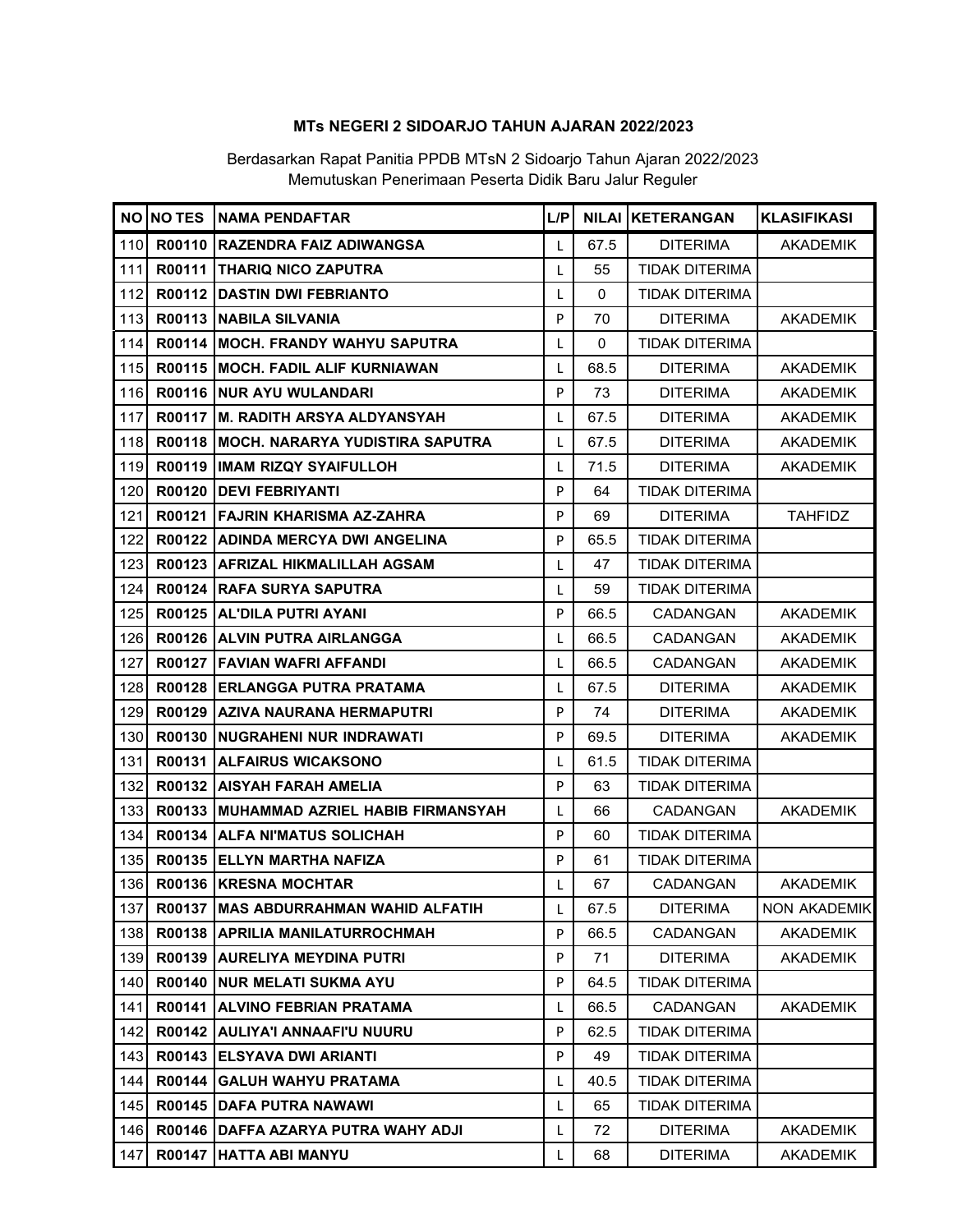|     | NO NO TES | <b>INAMA PENDAFTAR</b>                                   | L/P          |             | <b>NILAI IKETERANGAN</b> | <b>KLASIFIKASI</b> |
|-----|-----------|----------------------------------------------------------|--------------|-------------|--------------------------|--------------------|
| 148 | R00148    | ARISYA INTAN AUDELIA                                     | P            | 49          | TIDAK DITERIMA           |                    |
| 149 |           | R00149 KARISMA QURROTUL A'YUN                            | P            | 68          | <b>DITERIMA</b>          | <b>AKADEMIK</b>    |
| 150 | R00150    | <b>IMEY HADI HIDAYATI</b>                                | P            | 57          | <b>TIDAK DITERIMA</b>    |                    |
| 151 | R00151    | <b>HABIBIE HARWIN SURYA PRATAMA</b>                      | L            | 64.5        | TIDAK DITERIMA           |                    |
| 152 |           | R00152 SIFANA ASYAH QILA                                 | P            | 74          | <b>DITERIMA</b>          | <b>AKADEMIK</b>    |
| 153 |           | R00153 INIMAS ERYNA AZAHRA                               | P            | 73          | DITERIMA                 | AKADEMIK           |
| 154 | R00154    | NATASYA AYUDIAH                                          | P            | 56.5        | <b>TIDAK DITERIMA</b>    |                    |
| 155 |           | R00155 NOUFAL ZIDDAN HAMDANI                             | L            | 69.5        | <b>DITERIMA</b>          | <b>AKADEMIK</b>    |
| 156 |           | R00156 AHMAD ARDIANSYAH PUTRA SURYA                      | $\mathbf{I}$ | 58          | TIDAK DITERIMA           |                    |
| 157 | R00157    | ASMAUL PUTRI RAHMANIA                                    | P            | 0           | <b>TIDAK DITERIMA</b>    |                    |
| 158 |           | R00158 MILDA ARINDA AYUNINGTYAS                          | P            | 59.5        | <b>TIDAK DITERIMA</b>    |                    |
| 159 | R00159    | KEISHA MEILANY AURA PUTRI                                | P            | 59.5        | TIDAK DITERIMA           |                    |
| 160 | R00160    | IAYUSYAH FATIMAH AZ-ZAHRA                                | P            | 58.5        | TIDAK DITERIMA           |                    |
| 161 | R00161    | <b>IAHMAD RIDUWAN</b>                                    | L            | 67.5        | <b>DITERIMA</b>          | <b>AKADEMIK</b>    |
| 162 | R00162    | <b>IMARCHALLO VAI MAULANA</b>                            | L            | 65          | <b>TIDAK DITERIMA</b>    |                    |
| 163 |           | R00163 ILUTFY ALMA HENDRA                                | I.           | 62.5        | <b>TIDAK DITERIMA</b>    |                    |
| 164 |           | R00164 KEYLA ANGGUN SETYA WARDHANI                       | P            | 70.5        | DITERIMA                 | <b>AKADEMIK</b>    |
| 165 |           | R00165 MUHAMMAD FAHMI EFFENDI                            | L            | 64.5        | TIDAK DITERIMA           |                    |
| 166 |           | R00166 MUHAMMAD ZIDAN APRILYO AKBAR                      | I.           | 60          | <b>TIDAK DITERIMA</b>    |                    |
| 167 | R00167    | <b>IDIANDRA DEW AYESHA</b>                               | P            | 80          | <b>DITERIMA</b>          | <b>AKADEMIK</b>    |
| 168 |           | R00168 MOCHAMAD DAFIN FEBRIAN                            | L            | 52          | TIDAK DITERIMA           |                    |
| 169 | R00169    | IMUHAMMAD ANDHIKA DWI YOPIERO                            | L            | 73          | <b>DITERIMA</b>          | <b>AKADEMIK</b>    |
| 170 | R00170    | <b>ASIKURAHMAN JIBRIL HENDRO</b>                         | L            | 58          | TIDAK DITERIMA           |                    |
| 171 | R00171    | <b>DJENAR MAHESA AYU FIRSTTIA KEYLA</b><br><b>MUCHTI</b> | P            | 62.5        | <b>TIDAK DITERIMA</b>    |                    |
| 172 |           | R00172   MUHAMMAD ZUHRUFAN ARDIANSYAH                    | L            | 60          | <b>TIDAK DITERIMA</b>    |                    |
| 173 | R00173    | <b>IAHMAD FAHRI</b>                                      | L            | 64.5        | <b>TIDAK DITERIMA</b>    |                    |
| 174 |           | R00174 ELMIRA FIRDAUSI                                   | P            | 75          | <b>DITERIMA</b>          | <b>AKADEMIK</b>    |
| 175 |           | <b>R00175 ZAIN HARITS ASYRAF</b>                         | L            | 62.5        | TIDAK DITERIMA           |                    |
| 176 |           | R00176   MUHAMAD SALMAN AL FARISI                        | L            | 78          | <b>DITERIMA</b>          | <b>AKADEMIK</b>    |
| 177 | R00177    | IKUSUMA PUTRI CANTIKA RAHMADHANI                         | P            | $\mathbf 0$ | <b>TIDAK DITERIMA</b>    |                    |
| 178 |           | <b>R00178 IIMELDA NUR FATIMAH</b>                        | P            | 68          | <b>DITERIMA</b>          | <b>AKADEMIK</b>    |
| 179 |           | <b>R00179 REZKY CATUR VERONIAN</b>                       | L            | 69          | <b>DITERIMA</b>          | <b>AKADEMIK</b>    |
| 180 |           | R00180   FITRIA SALSABILA AZZAHRA                        | P            | 67          | <b>CADANGAN</b>          | <b>AKADEMIK</b>    |
| 181 | R00181    | <b>IMOCHAMMAD ALIIF AZZUMAR</b>                          | L            | 67          | CADANGAN                 | <b>AKADEMIK</b>    |
| 182 |           | R00182 MUHAMMAD ARYA FARDHANI                            | L            | 64          | <b>TIDAK DITERIMA</b>    |                    |
| 183 |           | R00183   INDA AULIA RAHMAH                               | P            | 62          | <b>TIDAK DITERIMA</b>    |                    |
| 184 | R00184    | <b>AKHMAD ARROZUN FATHUR RAHMAN</b>                      | L            | 71.5        | <b>DITERIMA</b>          | <b>AKADEMIK</b>    |
| 185 |           | R00185 FATIMAH AZZAHROH                                  | P            | 69          | <b>DITERIMA</b>          | <b>TAHFIDZ</b>     |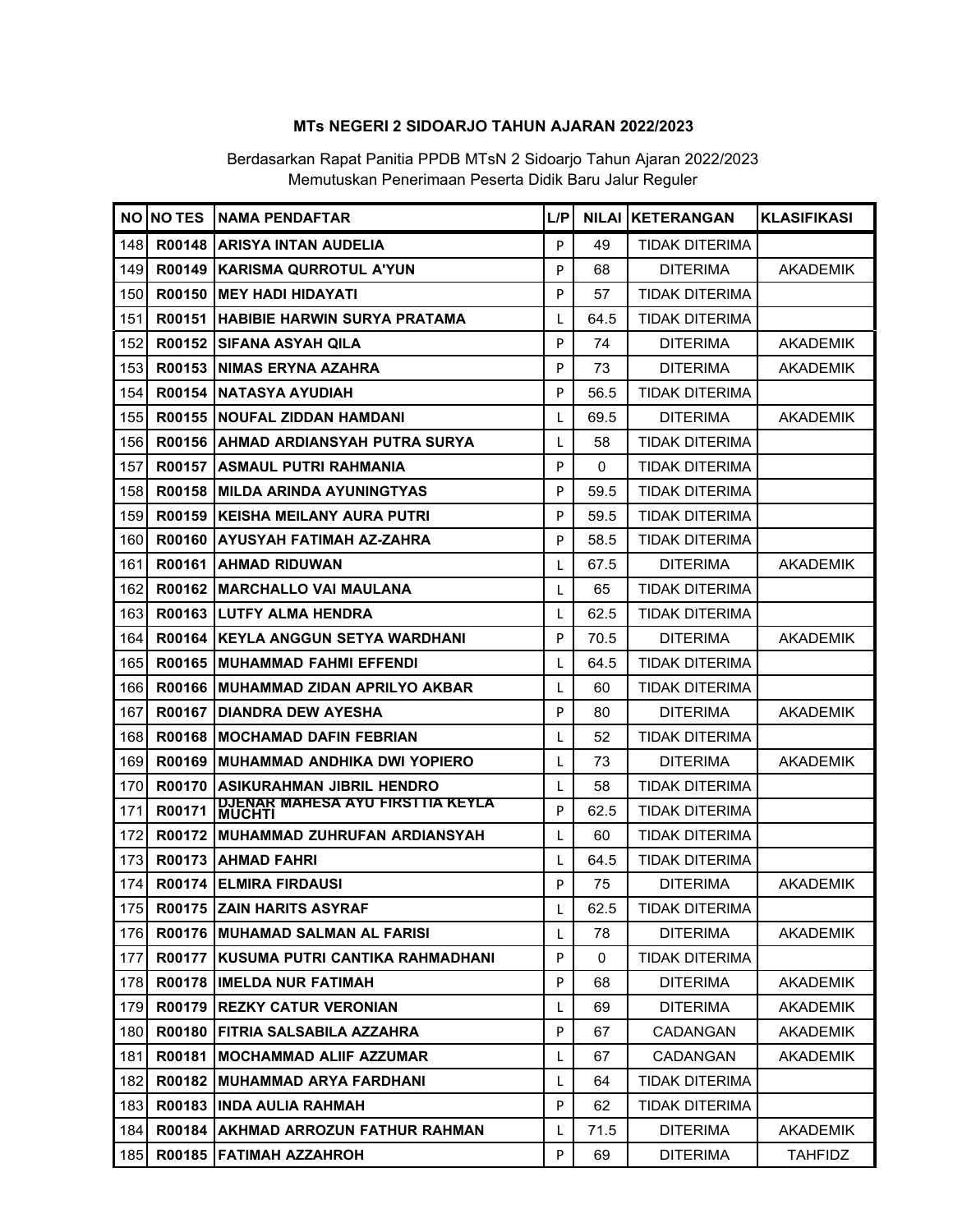|     |        | NO NO TES NAMA PENDAFTAR                  | L/P |          | <b>NILAI KETERANGAN</b> | <b>KLASIFIKASI</b> |
|-----|--------|-------------------------------------------|-----|----------|-------------------------|--------------------|
| 186 |        | R00186 RAFKA GIO RAMADHAN                 | L   | 68       | <b>DITERIMA</b>         | <b>AKADEMIK</b>    |
| 187 |        | R00187 DEWI KUSUMA NINGRUM                | P   | 52       | <b>TIDAK DITERIMA</b>   |                    |
| 188 |        | R00188 JIZROBIL AULI MARZAK               | L   | 65.5     | <b>TIDAK DITERIMA</b>   |                    |
| 189 | R00189 | SASKIA FIRDA RAHMADHANI                   | P   | 74       | <b>DITERIMA</b>         | <b>AKADEMIK</b>    |
| 190 |        | R00190 NOVI PUTRI RAHAYU                  | P   | 68.5     | <b>DITERIMA</b>         | <b>AKADEMIK</b>    |
| 191 |        | R00191 RAHMA DEWI ANGGRAENI               | P   | 63       | <b>TIDAK DITERIMA</b>   |                    |
| 192 |        | R00192 SASKIA NUR ANISAH                  | P   | 60       | <b>TIDAK DITERIMA</b>   |                    |
| 193 |        | R00193 AULIA KENZA PRAMESILA              | P   | 67.5     | <b>DITERIMA</b>         | <b>AKADEMIK</b>    |
| 194 |        | R00194 AURA NINDYAS JAGAD SUKARNO PUTRI   | P   | 69       | <b>DITERIMA</b>         | <b>AKADEMIK</b>    |
| 195 |        | R00195 AHMAD ALQI VADLIANTO               | L   | 57       | <b>TIDAK DITERIMA</b>   |                    |
| 196 |        | R00196 ALFINO MUHAMMAD GHIFFAR            | L   | 67       | <b>CADANGAN</b>         | <b>AKADEMIK</b>    |
| 197 |        | R00197 MUHAMMAD RIDO                      | L   | 67.5     | <b>DITERIMA</b>         | <b>AKADEMIK</b>    |
| 198 |        | R00198 MOH RIDHO BAITUL BILAL             | L   | $\Omega$ | <b>TIDAK DITERIMA</b>   |                    |
| 199 |        | R00199   NAUFAL RAMDHANI PUTRA NISWA      | L   | 67.5     | <b>DITERIMA</b>         | <b>AKADEMIK</b>    |
| 200 |        | R00200 MUHAMMAD ARKHANA ADRIANSYAH        | L   | 70       | <b>DITERIMA</b>         | <b>AKADEMIK</b>    |
| 201 |        | R00201 FERDHINAND CAHYA PUTRA ASHARI      | L   | 69       | <b>DITERIMA</b>         | <b>AKADEMIK</b>    |
| 202 |        | R00202 MUHAMMAD SYAMSU ALAMSYAH           | L   | 67.5     | <b>DITERIMA</b>         | <b>AKADEMIK</b>    |
| 203 |        | R00203 MUHAMMAD RAFKA ARGIAN              | L   | 53       | <b>TIDAK DITERIMA</b>   |                    |
| 204 |        | R00204 M. HAIDAR KHAIRAN ZAKKY            | L   | 44       | <b>TIDAK DITERIMA</b>   |                    |
| 205 |        | R00205 BILGE KINZHA FELLISA               | P   | 0        | <b>TIDAK DITERIMA</b>   |                    |
| 206 |        | R00206 YUSRIL AHMAD ALFARIZY              | L   | 62       | <b>TIDAK DITERIMA</b>   |                    |
| 207 |        | R00207 ZILDA AS-SYIFA'UL AULIA ARIDHA     | P   | 67.5     | <b>DITERIMA</b>         | <b>AKADEMIK</b>    |
| 208 | R00208 | CINTA QUINDI PUTRI                        | P   | 74       | <b>DITERIMA</b>         | <b>AKADEMIK</b>    |
| 209 |        | R00209 RHAVAEL BINTANG HARDIANTO          | L   | 51.5     | <b>TIDAK DITERIMA</b>   |                    |
| 210 |        | R00210   MUHAMMAD FADHIL DARMA SANTOSO    | L   | 71.5     | <b>DITERIMA</b>         | <b>AKADEMIK</b>    |
| 211 |        | R00211 ARYA DAMAR PAMUNGKAS               | L   | 68.5     | <b>DITERIMA</b>         | <b>AKADEMIK</b>    |
| 212 |        | R00212 ALFAVIANDRA ASHIFA NUR ARSYA       | L   | 66.5     | CADANGAN                | <b>AKADEMIK</b>    |
| 213 |        | R00213   RISKY ARYO WIRYAWAN              | L   | 64       | TIDAK DITERIMA          |                    |
| 214 |        | R00214 MUHAMMAD FITZAL ASFA FATIYAN AKBAR | L   | 68       | <b>DITERIMA</b>         | <b>AKADEMIK</b>    |
| 215 |        | R00215   MUHAMMAD REZA SYAH PANLEVI       | L   | 70       | <b>DITERIMA</b>         | <b>AKADEMIK</b>    |
| 216 |        | R00216   DEWI MILLATI IZZATILLAH          | P   | 64       | <b>TIDAK DITERIMA</b>   |                    |
| 217 |        | R00217 DAVA QUEIZAL ELAN FARIS            | L   | 68       | <b>DITERIMA</b>         | <b>AKADEMIK</b>    |
| 218 |        | R00218 ALFIAN MUHAMMAD GHIFFAR            | L   | 61.5     | <b>TIDAK DITERIMA</b>   |                    |
| 219 | R00219 | <b>ANINDYAH RADISTI DWI WARDHANI</b>      | P   | 64.5     | <b>TIDAK DITERIMA</b>   |                    |
| 220 | R00220 | <b>DINA OLIVIA AYU SYAFIRA</b>            | P   | 69.5     | <b>DITERIMA</b>         | <b>AKADEMIK</b>    |
| 221 | R00221 | MOCH RAIHAN AL HISYAM                     | L   | 66.5     | CADANGAN                | AKADEMIK           |
| 222 | R00222 | <b>ALRIZKY YORIANZA</b>                   | L   | 0        | TIDAK DITERIMA          |                    |
| 223 | R00223 | <b>KAMILA NUR HAMIDAH</b>                 | P   | 63       | TIDAK DITERIMA          |                    |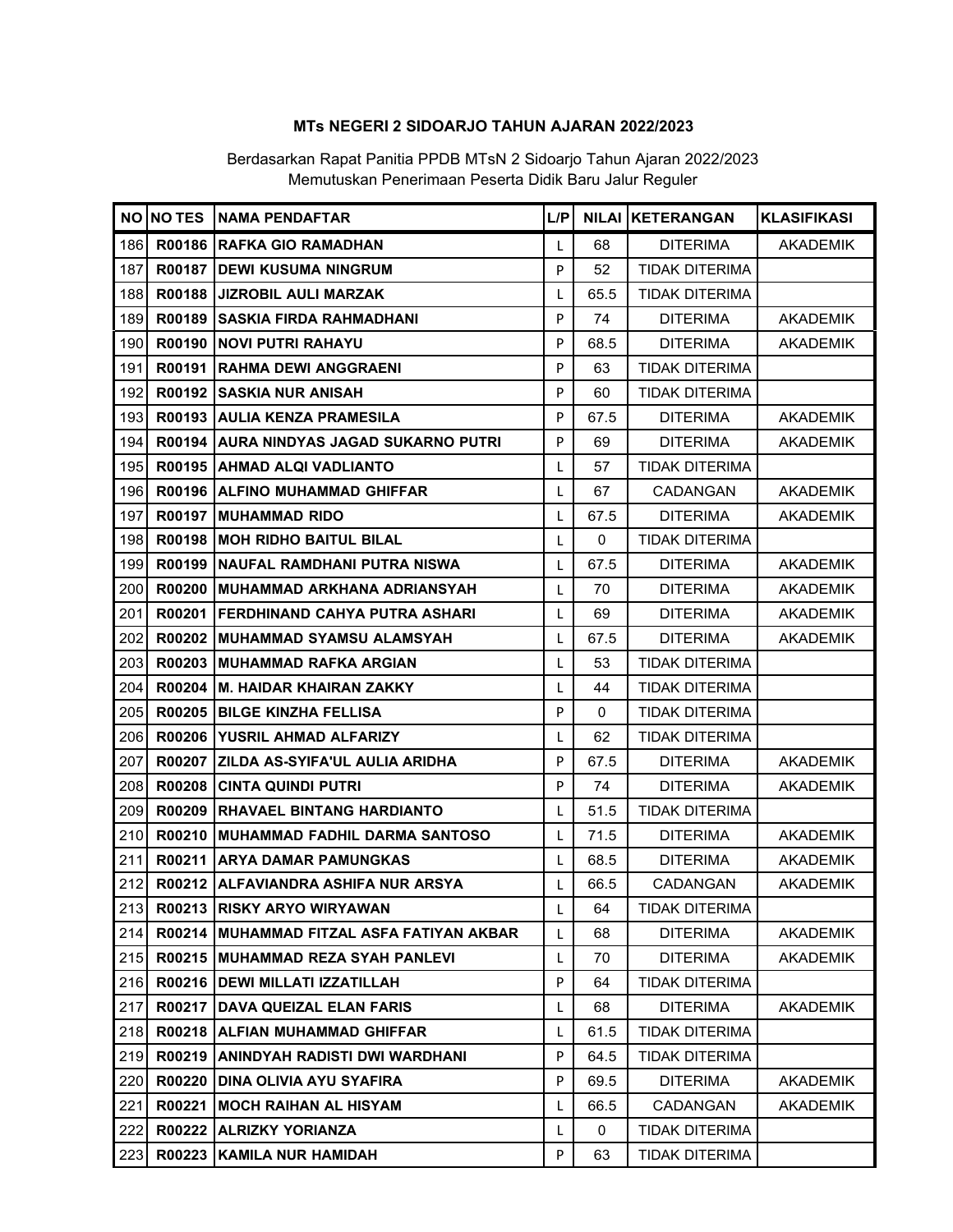|     |               | NO NO TES NAMA PENDAFTAR                | L/P |          | <b>NILAI KETERANGAN</b> | <b>KLASIFIKASI</b> |
|-----|---------------|-----------------------------------------|-----|----------|-------------------------|--------------------|
| 224 | R00224        | <b>DINDA AULIA PUTRI</b>                | P   | 69.5     | <b>DITERIMA</b>         | <b>AKADEMIK</b>    |
| 225 |               | R00225 AZZAHRA TUSITA                   | P   | 68       | <b>DITERIMA</b>         | <b>AKADEMIK</b>    |
| 226 |               | R00226 REVANO PERMANA PUTRA             | L   | 68.5     | <b>DITERIMA</b>         | <b>AKADEMIK</b>    |
| 227 |               | R00227 KHANIA DECTA AYU MEUTIA          | P   | 65       | <b>TIDAK DITERIMA</b>   |                    |
| 228 |               | R00228 ASYRAF AIMAN BARIQ               | L   | 64.5     | <b>TIDAK DITERIMA</b>   |                    |
| 229 |               | R00229 ZHAFAR AKHSYRAF WIANSAVA         | L   | 66.5     | CADANGAN                | <b>AKADEMIK</b>    |
| 230 |               | R00230 KARINDRA JAUZA KHOIRUNNISA       | P   | 66       | CADANGAN                | AKADEMIK           |
| 231 |               | R00231   MAHARDIKA SYANDANA KUMALAPUTRA | L   | $\Omega$ | <b>TIDAK DITERIMA</b>   |                    |
| 232 |               | R00232   FARAISYA AZMIRANDA ZEVA        | P   | 64       | <b>TIDAK DITERIMA</b>   |                    |
| 233 |               | R00233 DAFA REYHAN ABDILLAH             | L   | 54.5     | <b>TIDAK DITERIMA</b>   |                    |
| 234 |               | R00234 SELLA DESI ANGRAINI              | P   | 68       | <b>DITERIMA</b>         | <b>AKADEMIK</b>    |
| 235 |               | R00235 HEAFEN INDIRGO FELIXZA ISKANDAR  | P   | 65.5     | <b>TIDAK DITERIMA</b>   |                    |
| 236 |               | R00236 ADHELIA ERICHA PUTRI             | P   | 68       | <b>DITERIMA</b>         | <b>AKADEMIK</b>    |
| 237 |               | R00237 CITRA VERLITA PUTRI              | P   | 68       | <b>DITERIMA</b>         | <b>AKADEMIK</b>    |
| 238 | R00238        | LINTANG FAJAR ANWAR                     | L   | 68.5     | <b>DITERIMA</b>         | <b>AKADEMIK</b>    |
| 239 |               | R00239 HALAWA RANDA QOTRUNNADA          | P   | 73       | <b>DITERIMA</b>         | <b>AKADEMIK</b>    |
| 240 | R00240        | <b>GALUH LATHIFAH KENNAYYA</b>          | P   | 60       | <b>TIDAK DITERIMA</b>   |                    |
| 241 |               | R00241 NAFISAH FAIRUZ INSYIRAH          | P   | 64       | <b>TIDAK DITERIMA</b>   |                    |
| 242 |               | R00242 AGNIATUL UMMAH BERLIANA SARI     | P   | 67.5     | <b>DITERIMA</b>         | <b>AKADEMIK</b>    |
| 243 |               | R00243 ABID DAANII RACHMATULLAH         | L   | 68.5     | <b>DITERIMA</b>         | <b>AKADEMIK</b>    |
| 244 |               | R00244 KHANSA ZHUFAIRA ARIFA            | P   | 66.5     | CADANGAN                | <b>AKADEMIK</b>    |
| 245 |               | R00245 NAJWA SALSA FAHIRA               | P   | 61       | <b>TIDAK DITERIMA</b>   |                    |
| 246 |               | R00246   MUHAMMAD NAZRIL ILHAM          | L   | 59       | <b>TIDAK DITERIMA</b>   |                    |
| 247 |               | R00247 MUHAMMAD MISBAH MAULUDDIN        | L   | 64       | <b>TIDAK DITERIMA</b>   |                    |
| 248 |               | R00248   FAYOLA NANTIKA HARIYASTI PUTRI | P   | 66       | <b>CADANGAN</b>         | <b>AKADEMIK</b>    |
| 249 | R00249        | <b>JESSICA FATIMAH AZ-ZAHRA</b>         | P   | 66       | CADANGAN                | <b>AKADEMIK</b>    |
| 250 |               | R00250 MIRZA ALIYANA MALIHA AZKIYA      | P   | 67.5     | <b>DITERIMA</b>         | <b>AKADEMIK</b>    |
| 251 |               | R00251   SAFFA PUTRI RAHMAWAN           | P   | 66.5     | CADANGAN                | <b>AKADEMIK</b>    |
| 252 |               | R00252 ALIEF PURMA ISMAIL               | L   | 66.5     | CADANGAN                | <b>AKADEMIK</b>    |
| 253 |               | R00253   FARA PRADIPTA MAHAPUTRI        | P   | 71       | <b>DITERIMA</b>         | <b>AKADEMIK</b>    |
| 254 | R00254        | TITANIA CETTA CHANDANI                  | P   | 70.5     | <b>DITERIMA</b>         | <b>AKADEMIK</b>    |
| 255 |               | R00255 AURA CINTA AVRILIA               | P   | 66.5     | CADANGAN                | <b>AKADEMIK</b>    |
| 256 |               | R00256   AHMAD BRILLIANCE SUTA WIBAWA   | L   | 48.5     | <b>TIDAK DITERIMA</b>   |                    |
| 257 | R00257        | <b>MY ABBY ALY KHUSNANDAR</b>           | L   | 72       | <b>DITERIMA</b>         | <b>AKADEMIK</b>    |
| 258 | R00258        | <b>TIARA FATAN ISLAMIYAH</b>            | P   | 64       | <b>TIDAK DITERIMA</b>   |                    |
| 259 | R00259        | <b>ERLANGGA ADI PUTRA</b>               | L   | 68       | <b>DITERIMA</b>         | <b>AKADEMIK</b>    |
| 260 | <b>R00260</b> | HAKIM MUJAHID AL-HAQ                    | L   | 0        | <b>TIDAK DITERIMA</b>   |                    |
| 261 | R00261        | <b>M.ADRIANO PRASETYO HADI</b>          | L   | 68       | <b>DITERIMA</b>         | <b>AKADEMIK</b>    |